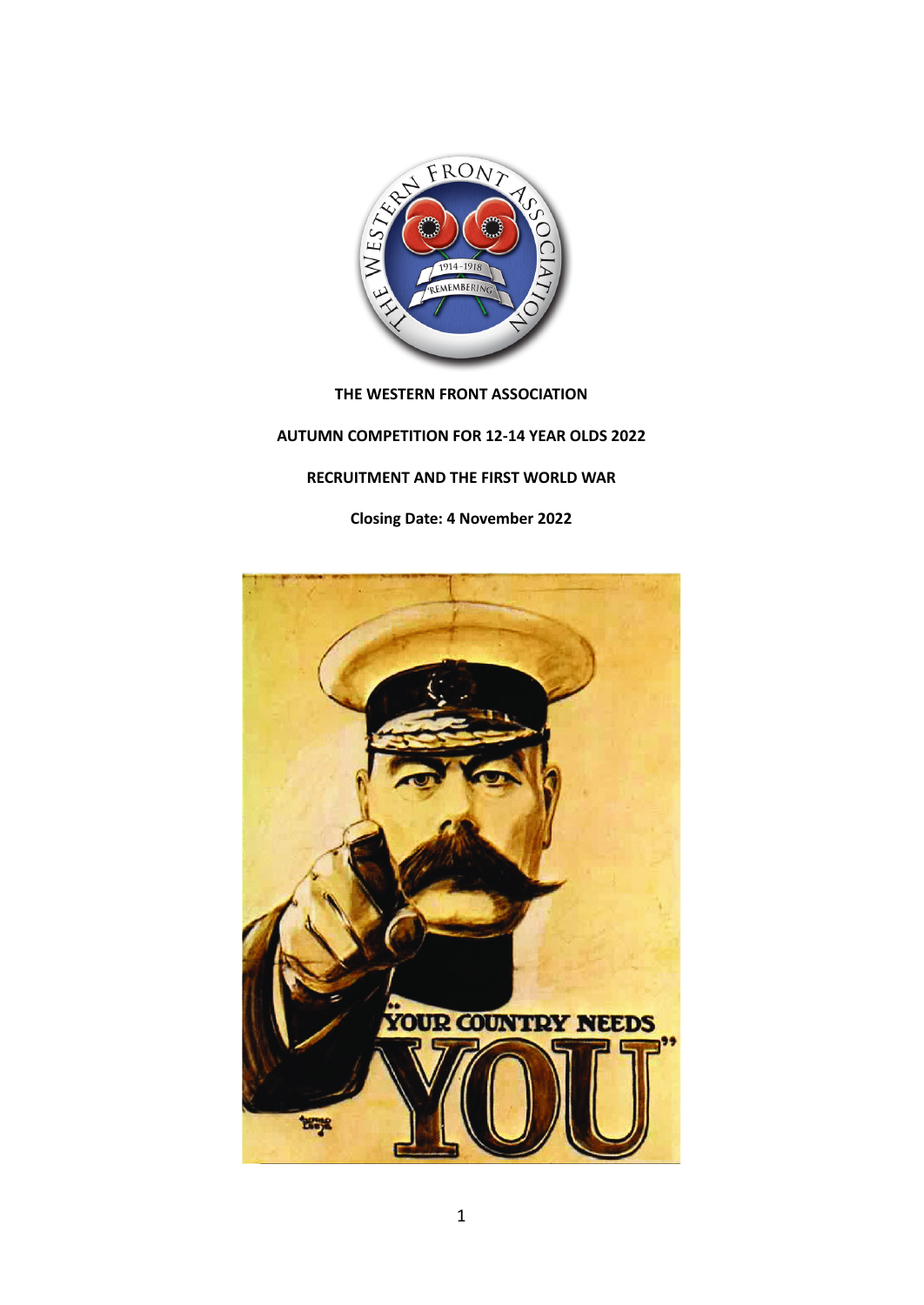### **FIRST THINGS FIRST**

Look at these posters from the Imperial War Museum.

### <https://www.iwm.org.uk/learning/resources/first-world-war-recruitment-posters>

Discuss how they are trying to persuade men and women to join the war effort.

#### **RECRUITMENT IN THE FIRST WORLD WAR**

At the beginning of the First World War in 1914 it was quickly obvious that the United Kingdom's existing regular army would not be big enough to cope with the war that lay ahead. The government therefore set about recruiting a huge volunteer army of men from every city, town and village across the United Kingdom (which included the whole of Ireland at the time) and from the countries of the British Empire such as India, the West Indies, South Africa, Australia, Canada and New Zealand. While most recruits became soldiers, others joined the Royal Navy or Royal Flying Corps and became sailors or airmen. Some personnel who joined the armed forces became members of the medical services. Others joined the Labour Corps, providing skilled or manual labour to support the troops at the front. Later in the war, Britain also recruited members of the Labour Corps from China.

Of course, there was no television in 1914 and, although there was radio, most recruitment campaigns involved posters, pamphlets, newspaper advertisements and speeches at public meetings.

There were many reasons why men might want to join up and recruitment campaigns targeted all these:

- Patriotism  $-$  to serve their country
- To defend and protect their families and loved ones and women and children more generally
- To earn a weekly wage and get regular meals
- To be a "real man" brave, tough, fearless, strong etc
- For an adventure and to see the world
- To be with their friends being on this adventure together
- Because everyone else was doing it
- To be attractive to women (apparently the Scottish regiments were popular because girls were supposed to like men in kilts!)
- To revenge the atrocities that it was claimed the German Army was committing
- So that they were not accused of cowardice

### **WOMEN**

Women were also needed for the war effort at home and abroad. At home, women were recruited to work in munitions factories or to take on what had once been men's jobs in other factories, for example, or to drive public transport. They also joined the military as non-combatants such as cooks,